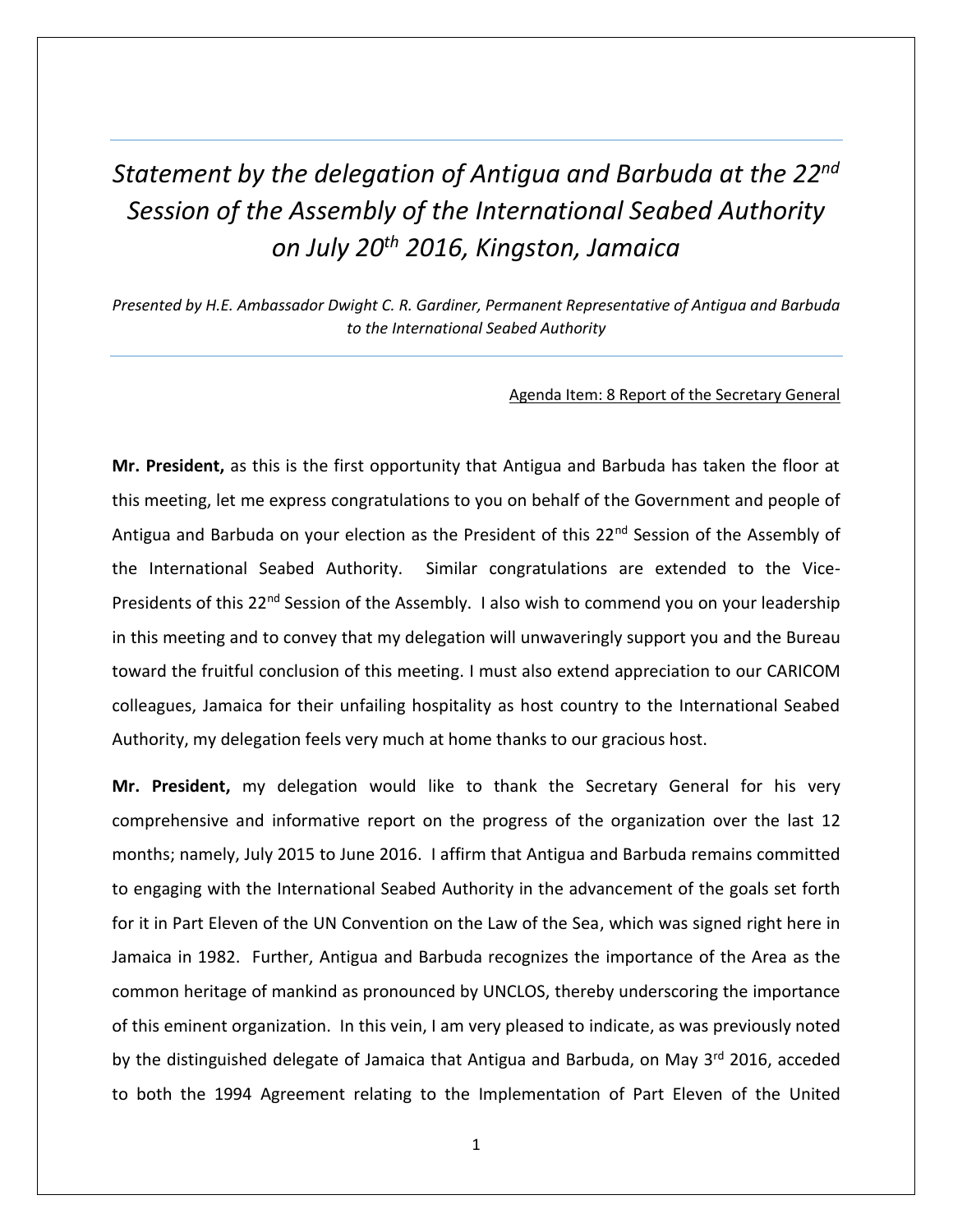Nations Convention on the Law of the Sea of 10 December 1982 and the Protocol on the Privileges and Immunities of the International Seabed Authority. We therefore encourage all member States that have not done so to take the necessary steps to adhere to these key instruments.

**Mr. President,** turning specifically to the Report of the Secretary General, Antigua and Barbuda notes the work carried out by the Legal and Technical Commission since the last meeting of the Assembly and, in particular, over the past weeks on the formulation of the draft regulation for the exploitation of marine mineral resources in the Area. These Regulations undoubtedly provide an effective tool to ensure the efficient and equitable exploitation of the resources of the Area in a sustainable and environmentally sound manner. We also welcome the continued work of the Commission on the priority deliverables identified by the Chair of the Commission and my delegation will provide necessary feedback as relevant. Similarly, we wish to underscore the important role that the Mining Code will play as a comprehensive set of Rules, Regulations and Procedures issued by the Authority to regulate the prospecting, exploration and exploitation of the mineral resources found in the Area. It is this comprehensive regulatory framework that ensures the activities being undertaken in the Area are done with a level of transparency, accountability and sustainability to ensure that the resources, which may be available beyond national jurisdiction, are truly used for the common heritage of mankind and are not extracted or utilized in a manner which causes harm to the marine environment.

International cooperation is key to the effective execution by organizations such as the International Seabed Authority of their mandates. Where inter-governmental organizations have areas of overlapping or of common interest, it is to the benefit of both organizations and their Member States that a level of coordination exist in the conduct of their activities to ensure that scarce resources are utilised in the most efficient and effective way possible and any duplication of effort is avoided. Antigua and Barbuda therefore applauds the Secretariat of the ISA for its continued efforts at coordination and cooperation with other international agencies, such as the UN (Division for Ocean Affairs and the Law of the Sea), UN-Oceans, International Cable

2